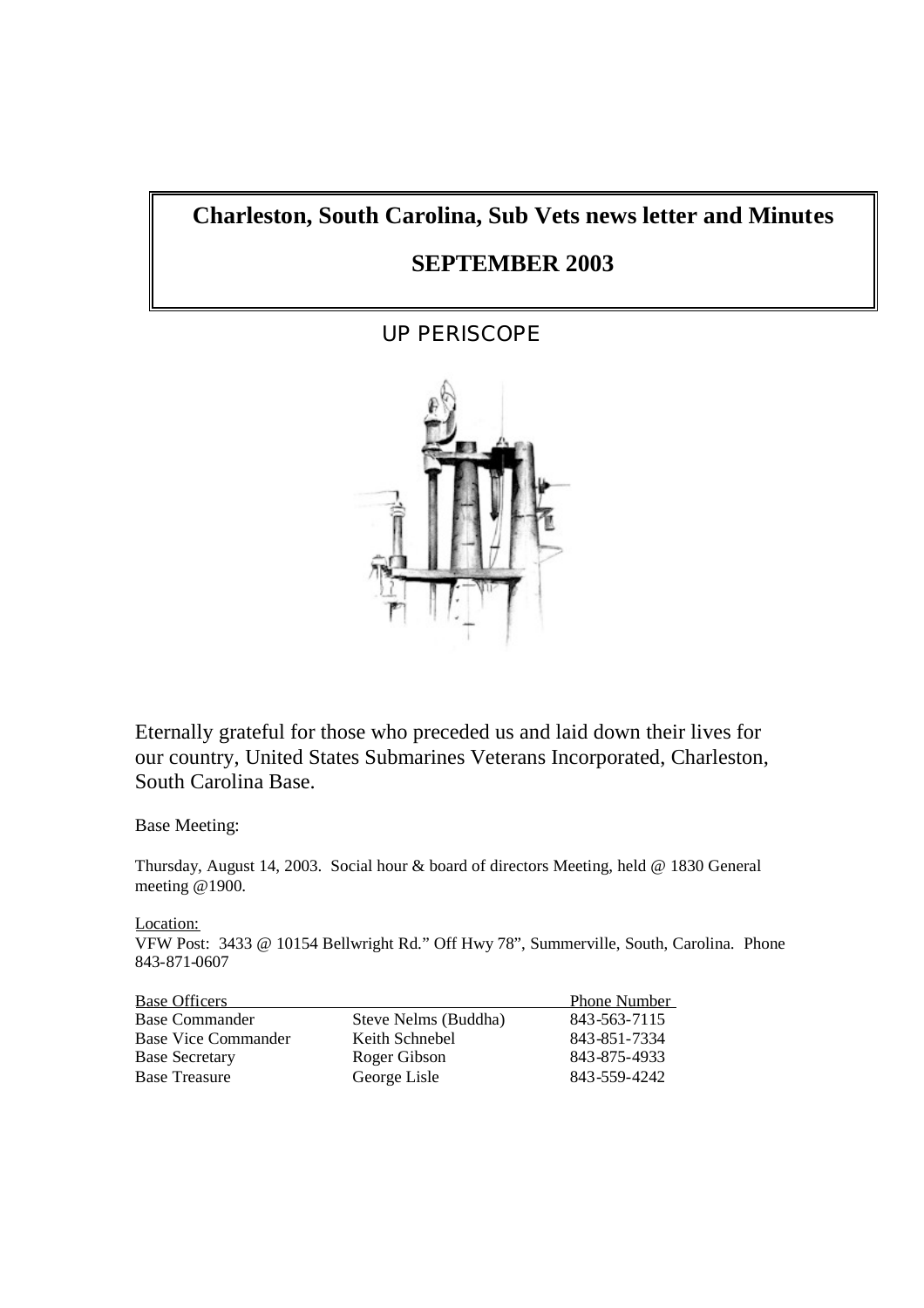|                         | Phone number |
|-------------------------|--------------|
| <b>Bill Roberts</b>     | 843-875-0191 |
| <b>Richard Cleeve</b>   | 843-899-4563 |
| Randy Bognar            | 843-552-1679 |
| <b>Barnwell Chaplin</b> | 843-556-4333 |
| Ed. Simokat             | 843-873-1709 |
|                         |              |

#### **Attention on Deck!**

Meeting called to order 1900 by the **Vice Commander Keith Schnebel.** Let us pledge our allegiance to the flag of the United States of America.

**Moment of** silent prayer**, the** Tolling **of the bell for those lost on patrol.**



# **The final Patrol**

Lord, this departed shipmate with dolphins on his chest is part of an outfit known as the best. Make him welcome and take him by the hand. You'll find without a doubt he was the best in all the land. So, heavenly Father, add his name to the roll of our departed shipmates still on patrol. Let them know that we who survive will always keep their memories alive.

#### **September Subs Lost:**

USS Grayling (SS-209), August 9, 1943. USS Cisco (SS-290) August, 28, 1943.

VJ Day August 2, 1945, Surrender of Japan.

Remember September 11, 2001, Attack on America.

# **USSVI Creed**

**To perpetuate the memory of our shipmates who gave their lives in the pursuit of their duties while serving their country. That their dedication, deeds, and supreme sacrifice be a constant source of motivation toward greater accomplishments, Pledge loyalty and Patriotism to the United States Government**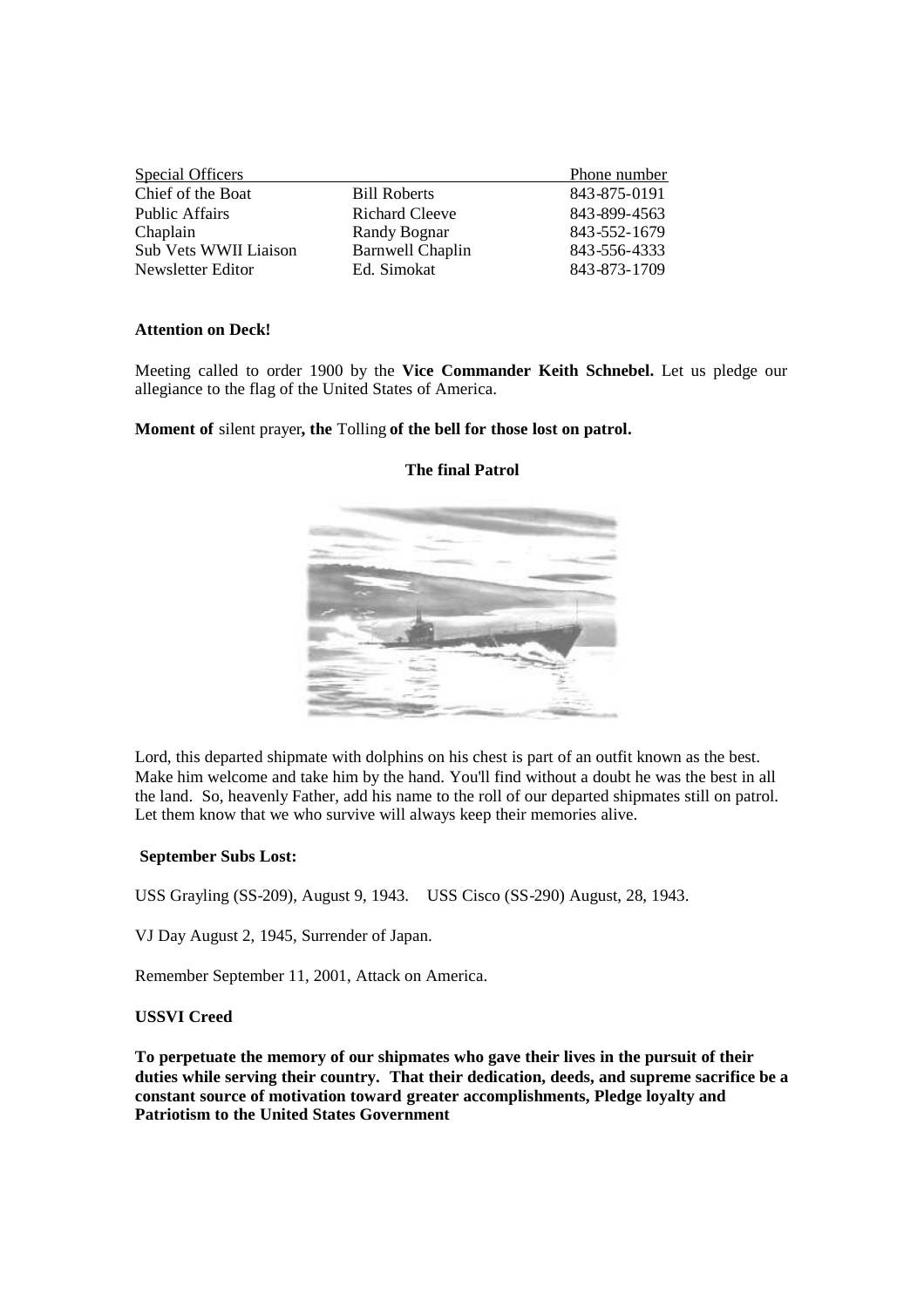# **Cob**

The board was polled "we have a **"Quorum"**

Base Commander, Vice Commander, Secretary and Treasurer present.

# **Call to attention by Jim Eckles, honors by Admiral Osborn to Lee Allison in Holland club presentation. Well done.**

# **Base Commander**

Meeting called to order**,** have some sad news to share, **Jim Williams** South Carolina Base Commander WWII. Died while in hospital recovering from surgery. You will be missed. Jim was buried at Carolina Memorial gardens with full Military honors.

**New people**! Will you stand up and introduce your selves! Terry Trump, Lawrence Strukely, Bob Meyers, and Corry Cochran **welcome aboard!**

# **All hands listen up!**

Events either a parade or picnic, **we want you there**, if you don't have a **vest** we don't care you can wear a **fart sack** we don't care, if you want to bring a guest, bring them all are welcome, but we need on picnics a head count! You and your guests are welcome; **this is as plain as we can be.**

#### **National elections:**

No body in the Charleston base has the right to complain or bitch about the recent ballots cast in the USSVI National elections and/or the changes asked to be voted on. Each one of us had ballots to be filled out and turned in and **Vote** either for the changes or not! We as a base having **117 paid up members only cast 17 votes**; this is a Piss poor showing.

# **Hunley burial APRIL 17, 2004**

# **Steve and Keith are the official liasion between the Hunley commission and All Sub-vets.**

Keith has emailed all base commanders and informed them that all the functions of pall bearers will be coordinated through them not Kay Long who has been deluged with phone calls and requests. The walk is going to be 4.5 miles you have to be able to walk that distance. The uniform for the Hunley procession is, no hat, white shirt with Dolphin tie, blue blazers with Dolphins and ribbons, kaki pants and leather shoes. This is for pallbearers only, for the rest who want to attend you can wear your vest and hats. Forty-eight pall bearers will be needed, get your name on the list. Discussion on ribbons some has so many and some have few, if you want to wear ribbons do so!

**Vice commander;** Covered his inputs on the Hunley burial.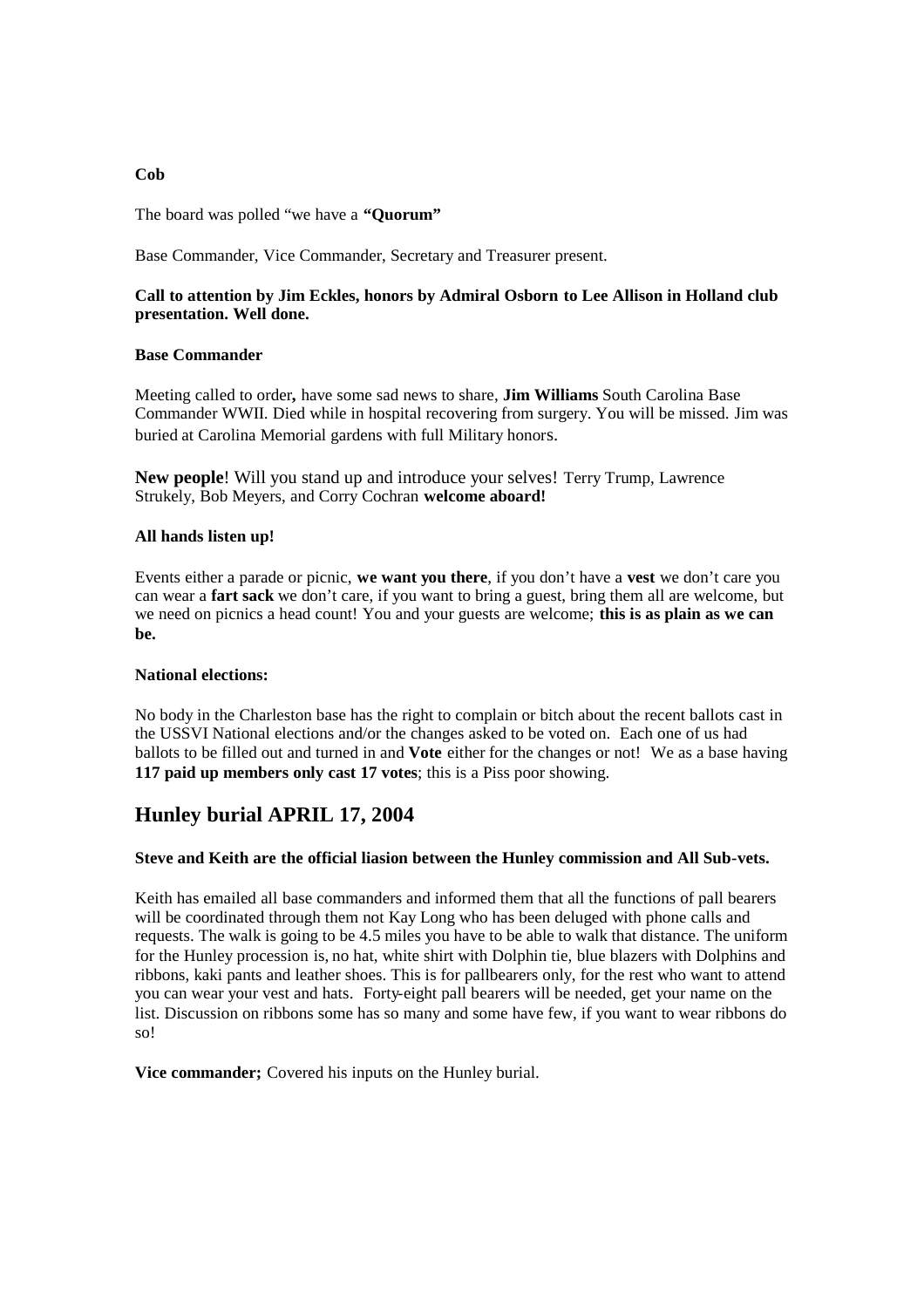#### **Base treasurer**

The fifty-dollar donation to the Avery point lighthouse, we have received a letter and a certificate, moneys were discussed.

#### **Base secretary**

Email problems, none! Good, Motion to accept minutes/ newsletter, Stan, seconded and passed.

Base secretary to members, I wish to welcome **Steve** back from his stay and refitting from the ship yard, we know number two sanitary is full and line to the overboard hull valve was in disrepair, the ships superintendent has informed me the line has been repaired and the hydro passed, the hull valve now is fully operational. **Welcome back Steve!** Steve went on to discuss his first operational test.

**COB:** Monday need some help in checking out the float, the parade is Saturday meet at Steve's 0900, those who don't make it in time meet us at Harleyville!

#### **Chaplain: Randy Bognar**

Not at the meeting **(where are you)**

Again we want to reiterate to the members, when you are sick or going in to hospital let us know, Chaplin, Cob or Steve, we don't want to find you along the side of the road! Tank Barnett was in hospital getting his knees worked on is home now and doing all right

# **Richard Cleeve Public affairs officer**

#### **Web site, http://www.ussvicb.org/**

Web site up and running good, thanks Richard.

# **Sub-vets WWII, Barnwell Chaplin.**

Not at the meeting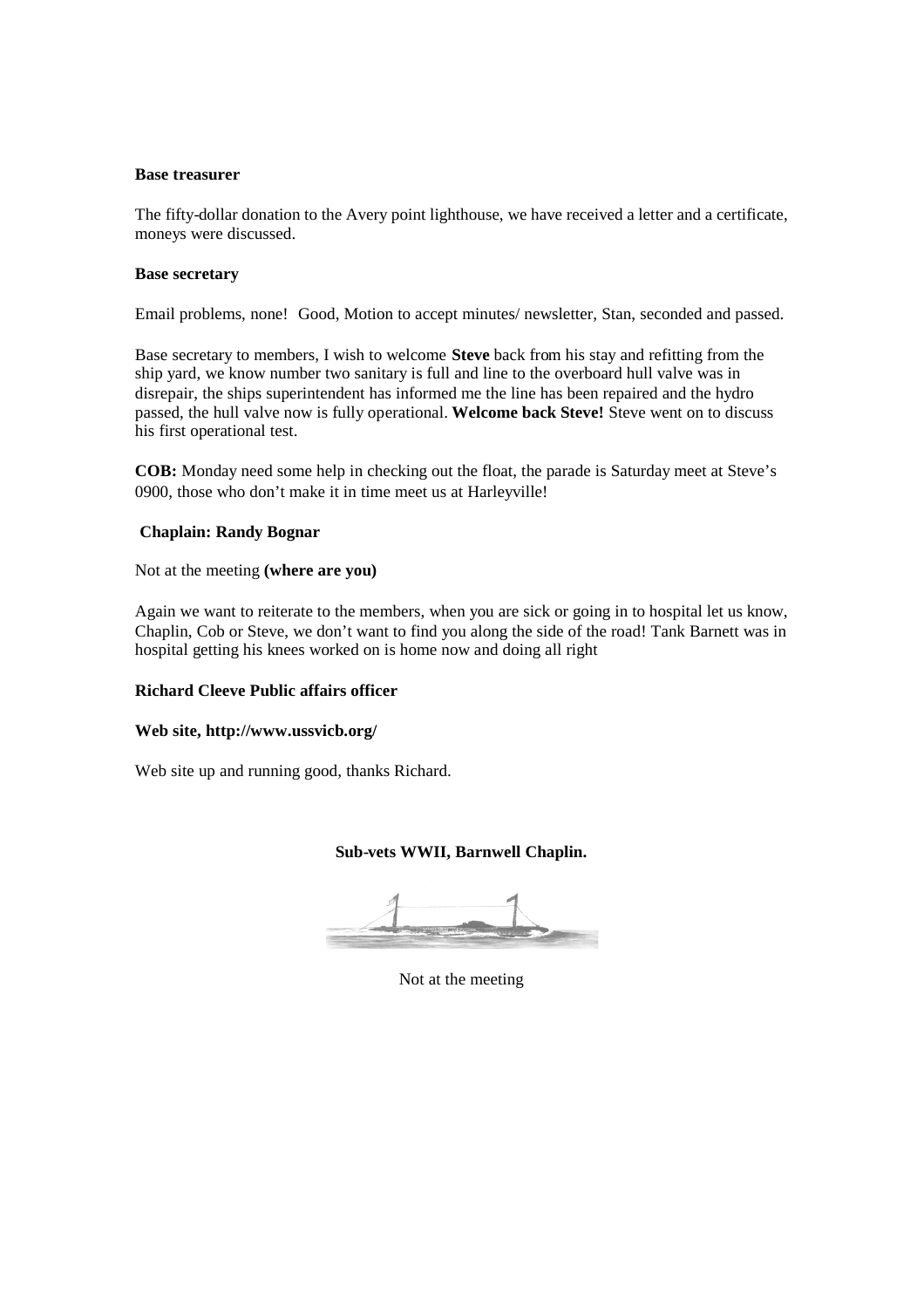#### **Old Business**

Stacy, the Virginia one of the newest subs will have bunking for everyone no more hot bunking how about that! Jim Eckles broke down in tears.

Stories from by gone days by **Ed Simokat,** your attention please! As usual Ed vs. the Nuke's, the story was about the procedures the nukes have to read and memorize, everything by procedures no deviation, but even these brainchild's of the Navy get "Horny" after a patrol so this one Nuke trying to get a quickie noticed his wife's toes would curl up as he was doing his duty and he asked her why? She said I still have my panty hose on, at a boy Ed.

Worst driver award, as Jim described it was given to his friend Jack Stevens for the trip around the block looking for the hotel across the street, use your imagination, the one way traffic and fire plug parking spot, only Jim could tell it as it was, thanks.

#### **New Business;**

Rick's daughter has received a check for 750 dollars toward her collage tuition from the USSVI/Dolphin scholarship fund, thanks for the support and help especially Admiral Osborn with his letter of approval, thanks to all who were involved.

Discussion on the Ballot about the board of directors, who are on the directors and how many, the consensus was that the board are the elected officers

#### **Curley**

Reminder after the meeting, please take your glasses back to the bar, we don't have the staff to clean up thanks.

## **Razor back information**

She will be have to be towed to New Orleans and then will be evaluated she should be stateside in September.

#### **Subvettes:**

Ladies Auxiliary attached to the base, if anyone or their wives are interested see Steve for his **input!**

#### **Good of the order**

#### **Rodney, (Cold War Memorial)**

Funds left from the project were discussed by Rodney on where the monies left will be distributed to, the collage of Charleston, for there science department,

**Discussion** on the memorial and the funds being left to the collage would be used for other things besides the memorial otherwise it might disappear, further discussion a **letter need to be written to the powers to be** about our (USSVI) concern.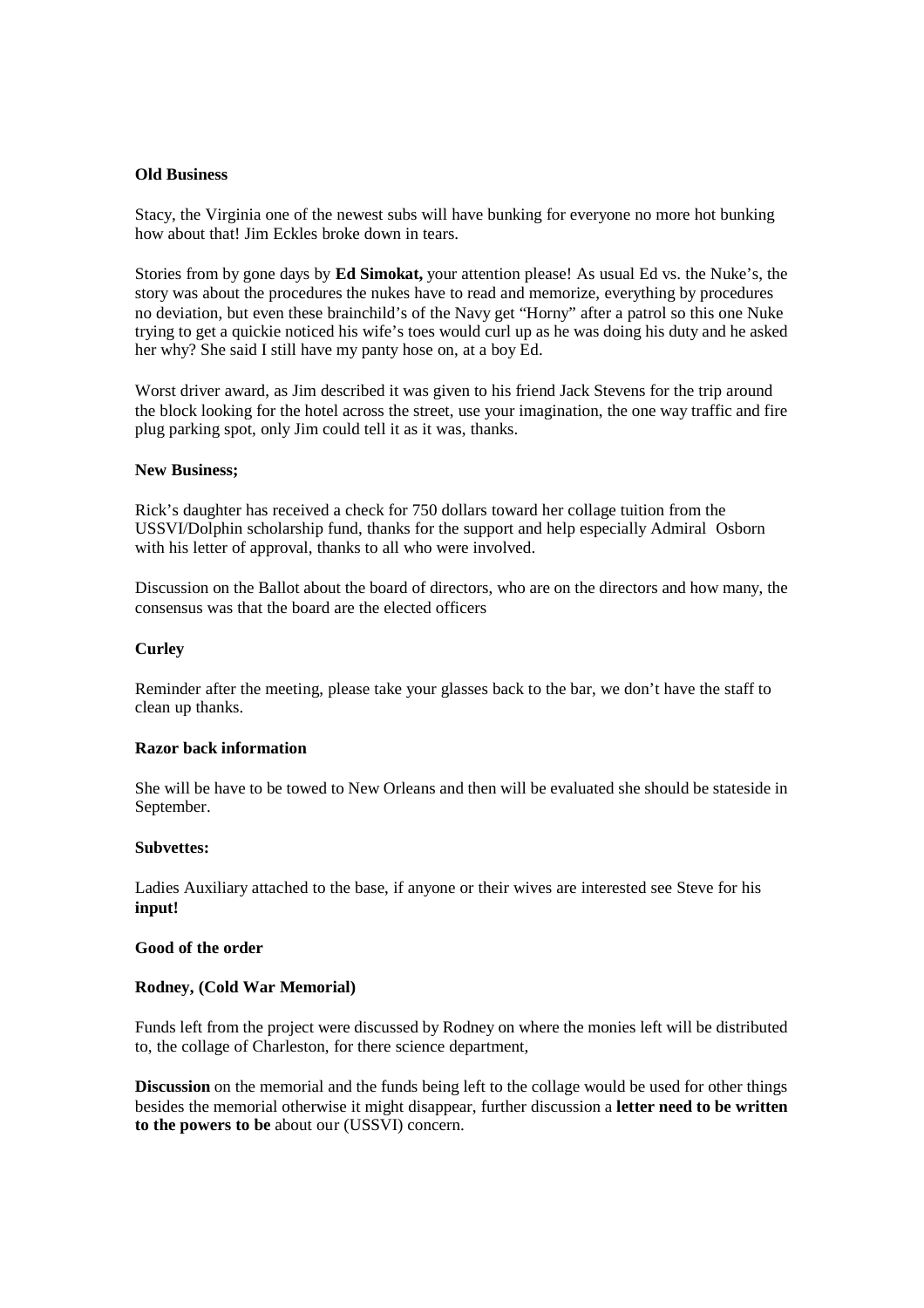# **Benediction**

**Blessed those who served beneath the deep through lonely hours their vigils keep may peace the mission ever be protect each one we ask of thee bless those at home who wait and pray till their safe return by night or day, amen.**

Depth charge drawing! Guess who won? The base secretary (Roger) ticket 636

Notes from the Secretary:

# **Continue Praying for our troops**

Lord Keep them out of harms way be with them always send your **angels** to watch over them.

# **Cobs reminder**



# **Listen up**

A reminder! To those who go to the annual Memorial service at Kings Bay. The Georgia Subvets of WWII announced this years schedule for this year is Nov  $5<sup>th</sup>$  through Nov  $8<sup>th</sup>$  with the memorial service set for 1000 Friday Nov  $7<sup>th</sup>$ . There will be Submarine tours this year for only those who register via the Museum.

For further info and registration contact John Crouse Mgr. St. Mary's Submarine Museum. 912-882-2782 or email submus@eagnet.com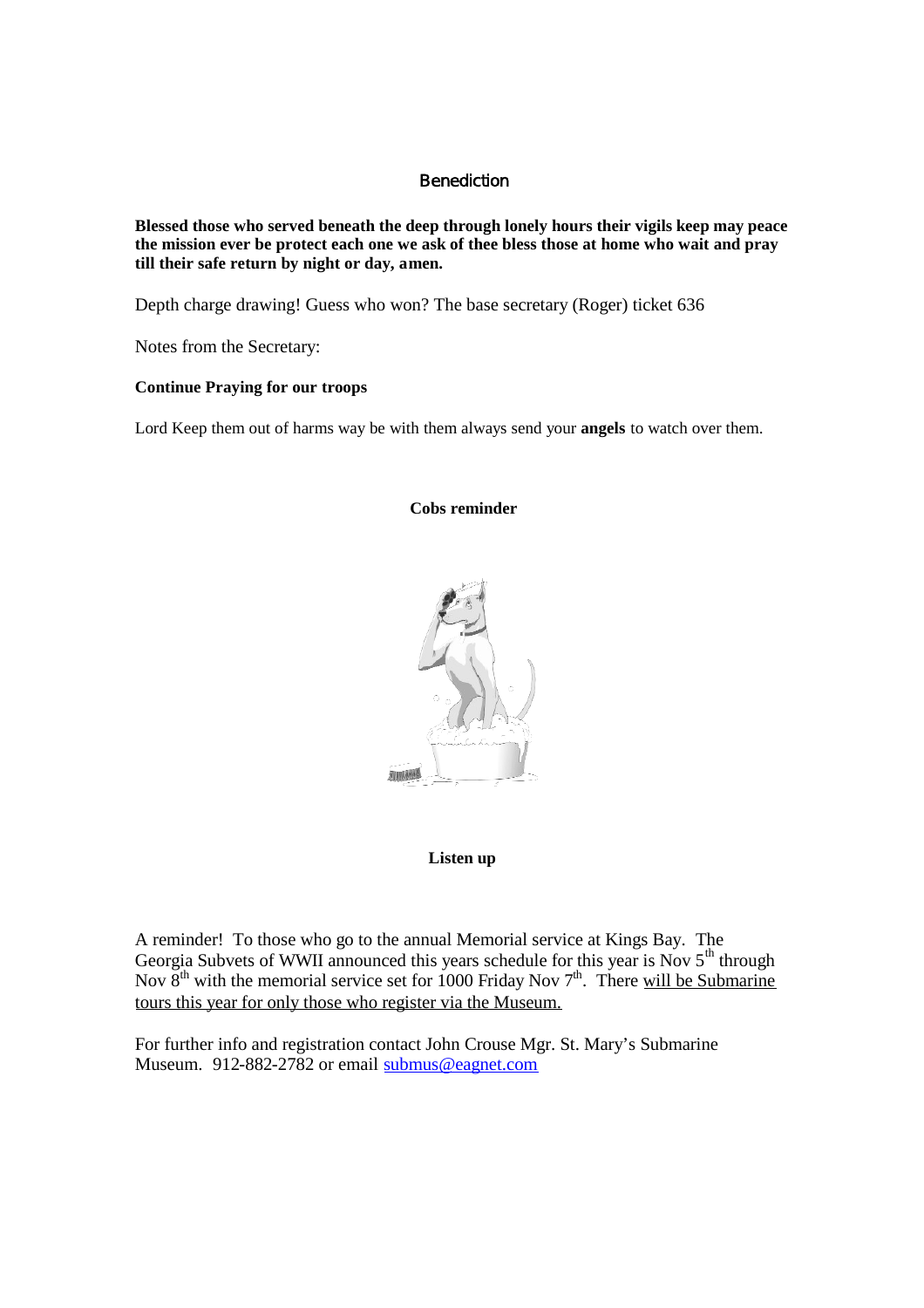Congratulations to shipmate Lee Allison for his induction into the HOLLAND CLUB. Lee has also been elected and sworn as the new South Carolina State President of Submarine Veterans of WWII. Bravo Charlie!!

I want to thank all those who helped PM the float and ride her during the parade. We did good by winning  $2<sup>nd</sup>$  place in the non-commercial division. We received a nice large trophy and had a good shoot the bull session afterwards with hot dogs, beer, and pop. I hope no one went hungry.

COB: Next Meeting, September 11, 2003 same old place and time



**Store keeper "Curley"**

Shirts, patches and other items are available at

The meeting, **remember the new rules**



# **Happy Birthday**

To: Gravely, Hendrix, McCollum, Milton, Stump, Villegas, Wilson, Lloyd and Wilson William, sorry if I missed you.

#### **New** members:

James De Witt 341 Mano St. Moncks Corner, SC. 29461, 843-761-4381. CDeWitt@sc.rr.com Lawrence, Strukely, 1006 Yeamans Hall Rd. Hanahan, SC. 29406, 843-556-9184 Batfishcte@aol.com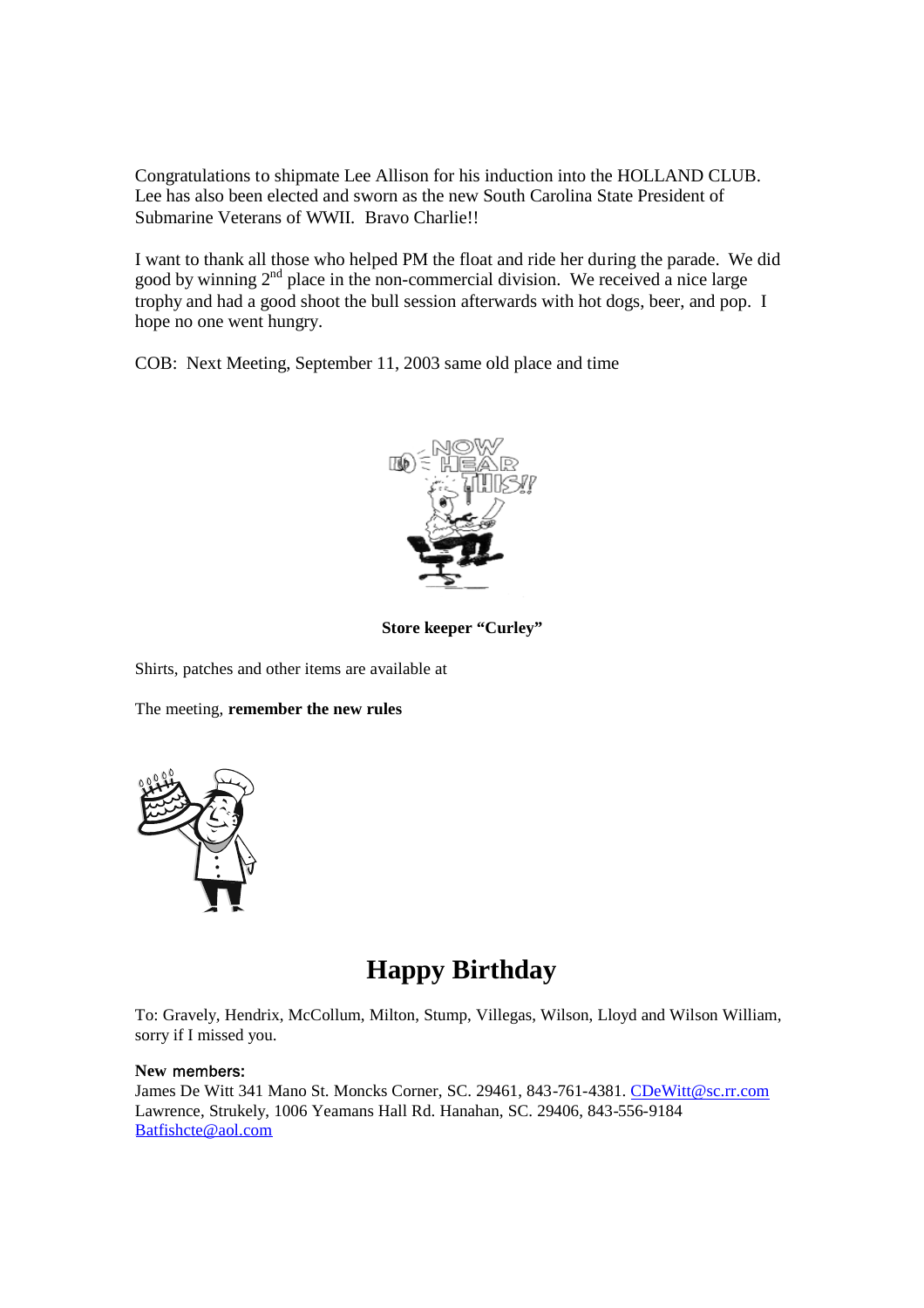Terry Trump, 404 Pinehurst Ave. Summerville, SC. 29483, 843-873-9563, Terminole@hotmail.com Vernon Hill, 2072 Hopsewee Lane Mt Pleasant, SC. 29464, 843-884-6886 vhillsr@hiko-inc.com

#### **The Harleyville parade**

For those who made it to the parade a good time was had by all, it was a little warm but with the liquid refreshments on board we managed to survive and prevent heat stroke, as the Cob said we won second place (Jolly Good) as we say in the UK. A feast followed at the Nelms ranch, hot dogs and beer.



# **Not pictured Stacy**

#### Hunley Schedule

# **THURS, FRI, SAT APRIL 8, 9, 10 2004**

Bodies to lie in state at State Capitol Possible Memorial Service to be held

# **MONDAY APRIL 12, 2004**

6pm - 10:00 pm Bodies lie in state at Patriots Point Naval Museum - Mt. Pleasant Music provided by Stan and Cathy Clardy

7:30 - 8:30pm Memorial Service - Patriots Point Naval Museum, Mt. Pleasant C. Lynn Bailey, Pastor St. Johannes Lutheran Church Concert by Charleston Men's Chorus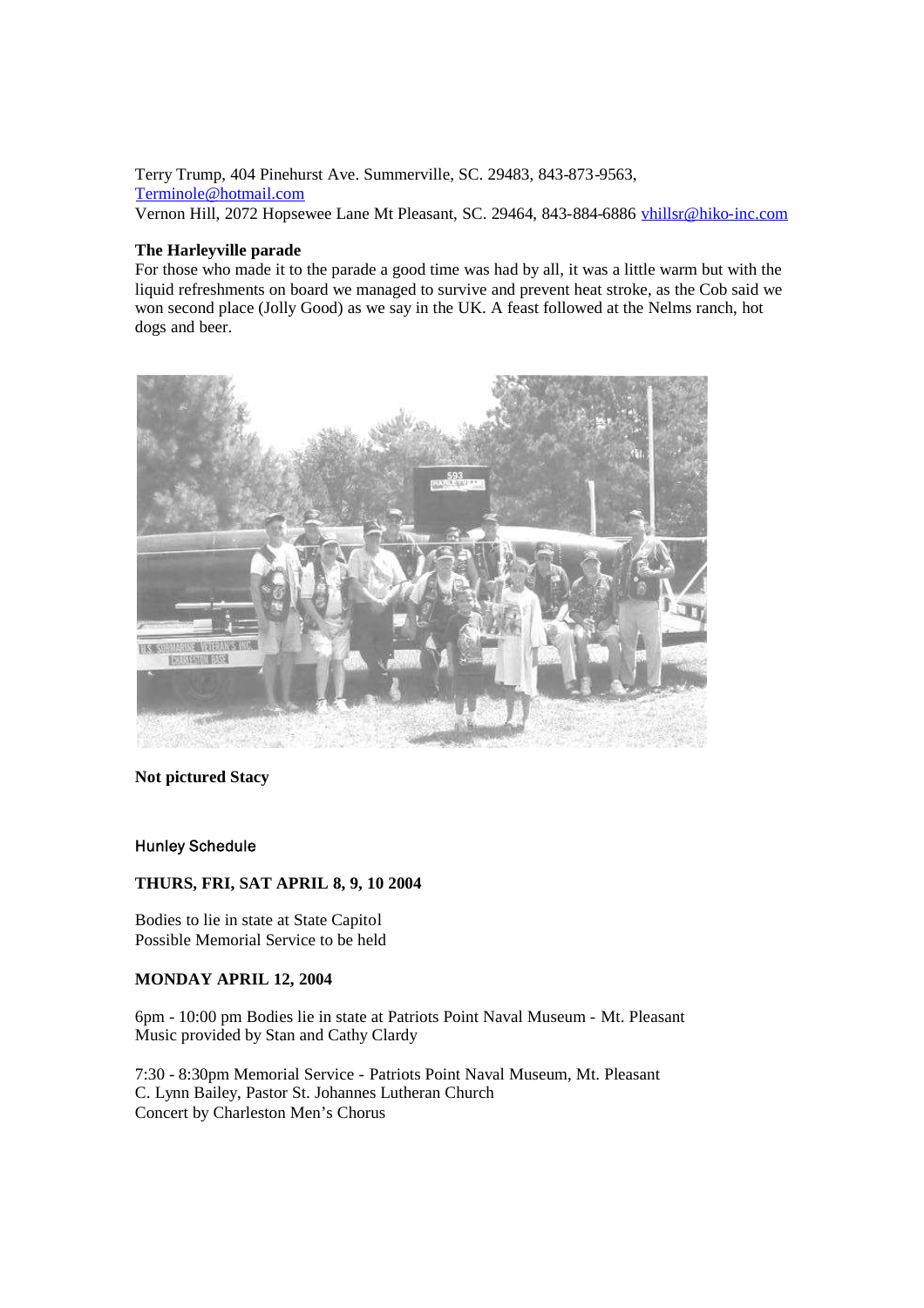#### **TUESDAY APRIL 13, 2004**

6 pm - 10 pm Bodies lie in state at Patriots Point Naval Museum Mt. Pleasant

11:00 am. Women's Living History at Charleston Museum 360 Meeting St John Street Lawn

2:30 pm Hunley Presentation - Charleston Museum 360 Meeting St. - Rick Hatcher, Historian - Ft. Sumter - National Park Service - Auditorium

#### **WEDNESDAY APRIL 14, 2004**

9 am - 5 pm Bodies lie in state at John Wesley United Methodist Church 626 Savannah Hwy

12 noon - 4 pm Living History at Ft. Moultrie on Sullivan's Island

10 am - 11 am Hunley Presentation - Charleston Museum 360 Meeting St Glenn McConnell, Chairman The Hunley Commission, State Senator

2 pm - 4 pm Skirmish at Patriots Point Naval Museum Mt. Pleasant

Evening Artillery Salute - Patriots Point Naval Museum 2 - 5 pm Cannon Exhibit at Patriots Point Naval Museum Mt. Pleasant

2 pm - 3 pm Ladies Fashion Show - Charleston Museum 360 Meeting St

7 pm Memorial Service - John Wesley United Methodist Church 626 Savannah Hwy

7 - 9 pm Stan Clardy Performance and Reception Charleston Museum Auditorium and Courtyard 360 Meeting Street (Tickets required \$25 each - application on web site - 275 available) Music for reception provided by Blue Tail Stringers

#### **THURSDAY APRIL 15, 2004**

9:00 am - 5:00 pm Bodies lie in state at Cathedral of St. John the Baptist 120 Broad Street, Charleston

9 am - 4 pm Living History at Ft. Moultrie on Sullivan's Island Artillery Presentation - Ft. Moultrie

12 noon - 2 pm Cannon Exhibit - Battery White Point Gardens near Confederate Monument

1 pm - 2 pm Lecture and Fashion Show on Mourning - Charleston Museum 360 Meeting St

3 pm - 4 pm Hunley Presentation - Charleston Museum 360 Meeting St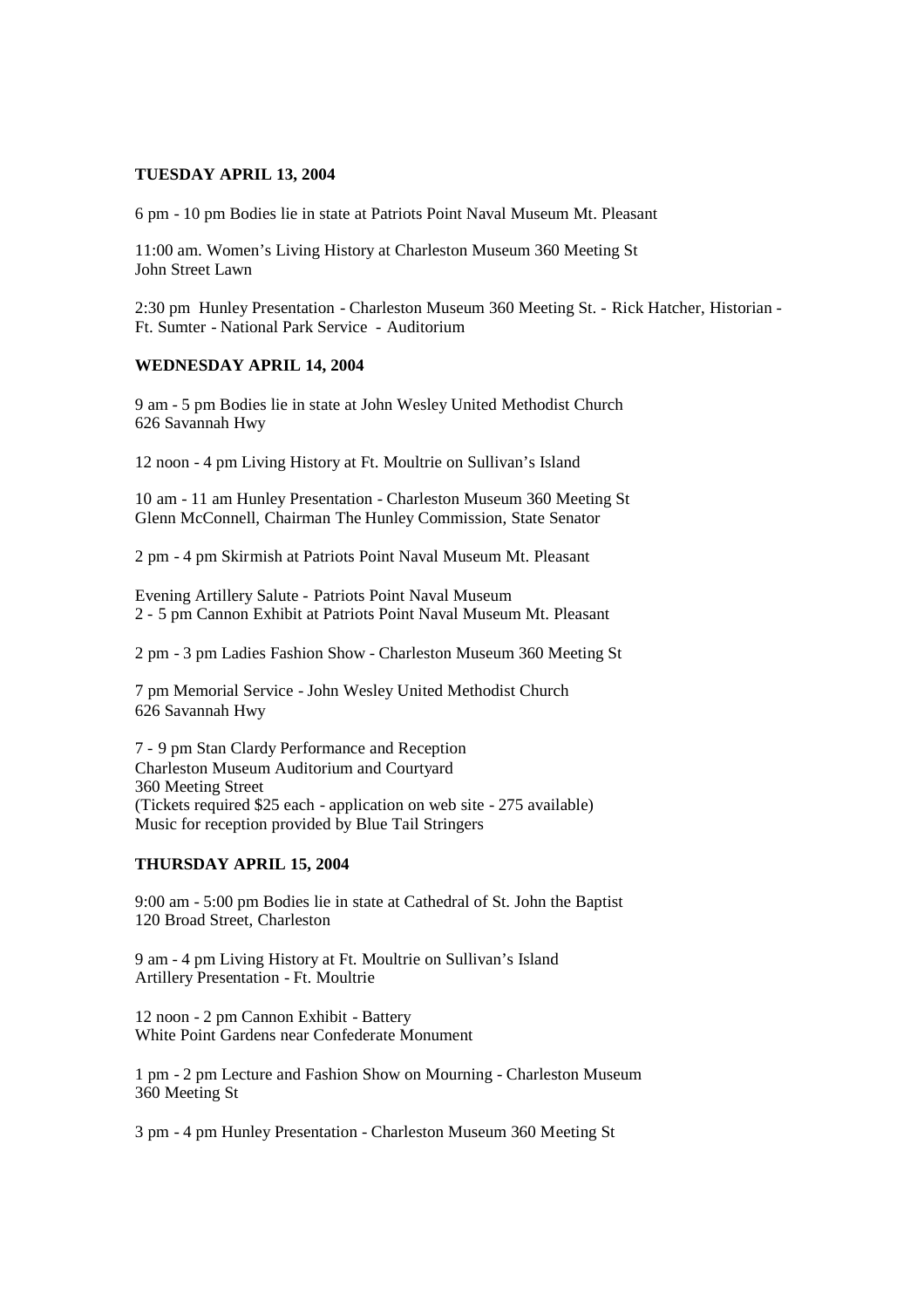Randy Burbage, Pres. Confederate Heritage Trust, Hunley Commission Member

4 pm - 5 pm Artillery Demonstration - Marion Square Corner of King and Calhoun Streets

5 pm Band Concert - Marion Square by 5<sup>th</sup> Alabama Band Corner of King and Calhoun Streets

7 pm - 10 pm Lantern Tour at Patriots Point Naval Museum in Mt. Pleasant Music by Stan and Cathy Clardy 350 tickets available - \$25each - available after 1/1/04

7 pm Memorial Service at Cathedral of St. John the Baptist 120 Broad St, Charleston

# **FRIDAY APRIL 16, 2004**

9:00 am. Bodies lie in state at Church of the Holy Communion 218 Ashley Avenue, Charleston

9:00am - 4pm Living History at Ft. Moultrie on Sullivan's Island Artillery Demonstration

11 am and 12 noon! Lt. George Dixon/Queenie Bennett Scenario at Mills House Hotel 115 Meeting Street

12:30 and 1 pm Horace Hunley Scenario at Mills House Hotel 115 Meeting Street

12 noon - 2 pm Mr. Gunter and Shiloh cannon presentation - Mills House Hotel courtyard 115 Meeting Street

(A representative from Queenie Bennett's family and Jos. Wicks will also be present during these times)

Stan and Cathy Clardy will perform throughout Mills House events.

4pm Artillery Presentation at Marion Square Corner of King and Calhoun Streets

5pm Evening Artillery Salute - Brittlebank Park Concert at Brittlebank Park by  $5<sup>th</sup>$  Alabama Band

5:15 pm Concert at Marion Square Corner of King and Calhoun Streets

7 pm - 10 pm Lantern Tour at Patriots Point Naval Museum in Mt. Pleasant Music by Stan and Cathy Clardy 350 tickets available \$25 each after 1/1/04

7:00 pm Requiem Mass at Church of the Holy Communion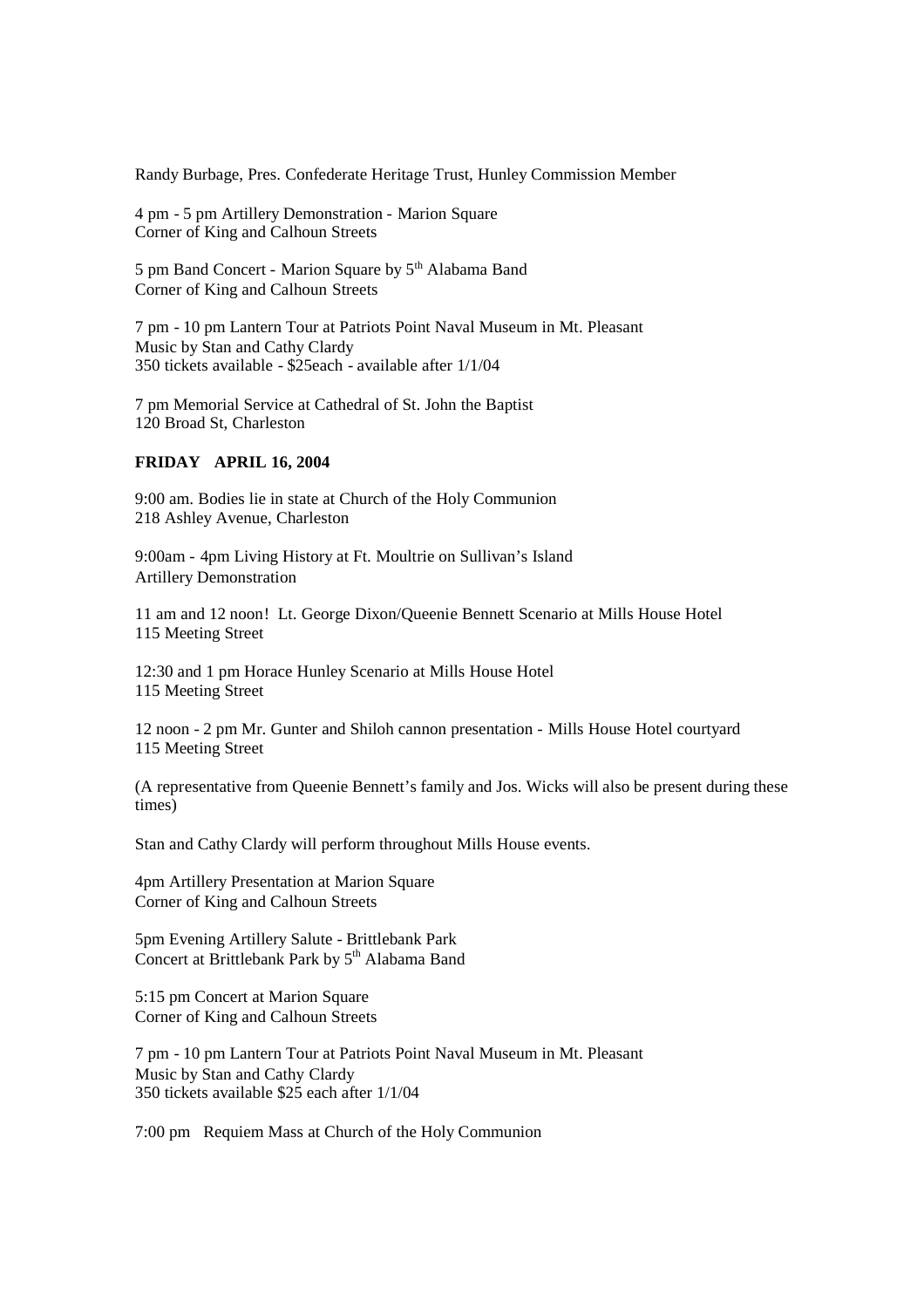218 Ashley Ave, Charleston

#### **APRIL 17, 2004**

8:00 am Staging begins at White Point Gardens at The Battery

8:00 - 10:30am Registration at Battery for all participants (SRSS)

8:00 - 10:30 am Arm Bands to participants (OCR)

8:00 am. Bodies to arrive at Confederate monument in Hearses

8:00 - 10:30 am Honor Guard for Bodies at Confederate Monument

9:30 am Memorial Service (Randy, Fr. Parker) Charleston Men's Chorus to perform Amazing Grace

10:00 am. Bodies placed on caissons

10:30 Procession Departs from Confederate Monument at White Point Gardens The Battery

PROCESSION TO MAGNOLIA CEMETERY - 70 Cunnington St Down East Bay St to Morrison Dr. turn right at Cunnington

12:15pm Procession arrives at Magnolia Cemetery

9:00 am - 12:30 Music at Magnolia Cemetery 5<sup>th</sup> Alabama Band and Citadel Bagpipers 12:30 - 1:15 Break (Music will play during break)

1:30 pm Funeral at Magnolia Cemetery Confederate Soldiers Grounds

2:30 pm Burial at Hunley Plot - Magnolia Cemetery

Ball that evening - 8pm - 1am McAllister Field House - The Citadel \$80 per couple \$50 per person Heavy Hors d'oeuvres and Cash Bar 5<sup>th</sup> Alabama Band to provide continuous music Tickets must be purchased Chris Weather head also to perform scenarios from Mary Boykin Chestnut

#### **The loss of Bob HOPE**

#### **Department of Defense Statement on the Death of Bob Hope**

Today, we mourn the loss of **a true American patriot.** The first and only American ever to be made an honorary Veteran of America's Armed Forces, **Bob Hope** holds a special place in the